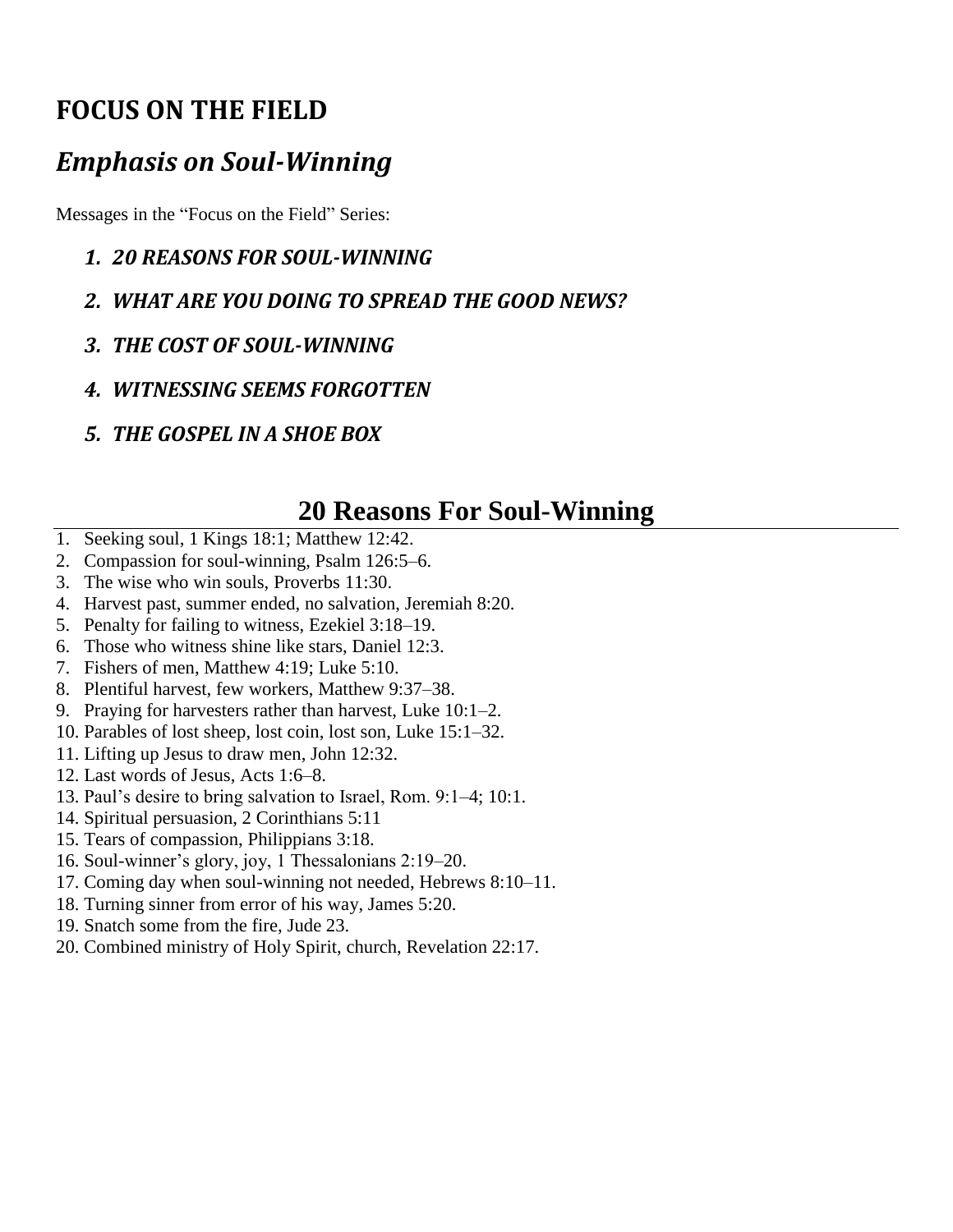How many times have you had someone come up to you and tell you, "I have some good news and some bad news to tell you?" The world is full of bad news and it is refreshing when someone has some good news to share.

The best news anyone can hear is what Jesus Christ has done for him. In 1 Corinthians the Apostle Paul writes, "Moreover, brethren, I declare unto you the gospel which I preached unto you, which also ye have received, and wherein ye stand; by which also ye are saved, if ye keep in memory what I preached unto you, unless ye have believed in vain. For I delivered unto you first of all that which I also received, how that Christ died for our sins according to the scriptures; and that he was buried, and that he rose again the third day according to the scriptures."

The Gospel has been entrusted to us.

When we accepted Jesus Christ as our personal Saviour, at that moment the Lord entrusted us to spread His message to everyone. Paul writes to Timothy and says, "According to the glorious gospel of the blessed God, which was committed to my trust."

The Gospel must be elevated in our hearts.

I believe most Christians would acknowledge that the Gospel is the best news anyone could every share with another person. However, this is just mental consent if it is never transferred to our hearts. In 1 Corinthians 9:16 Paul said, "For though I preach the gospel, I have nothing to glory of: for necessity is laid upon me; yea, woe is unto me, if I preach not the gospel!" It was not just head knowledge for Paul; the Gospel message was in his heart! He wanted to share this wonderful message with others.

The Gospel must be shared enthusiastically.

Every Christian should enthusiastically share the Gospel. We would be excited if we found a lottery ticket on the ground and won a million dollars. We would tell everyone about the blessing that came our way! The Gospel is much more important than anything this world can offer us.

In Acts 8, when the persecution went to newer heights and the Christians were scattered, they still witnessed. "Therefore they that were scattered abroad went every where preaching the word." These believers were fanatical and excited about the opportunity they had to share the Gospel. May you and I have the same spirit that these early believers possessed.

The Gospel is for everyone.

Jesus reminds us that He came into this world and died on the Cross of Calvary for everyone! "For God so loved the world, that he gave his only begotten Son, that whosoever believeth in him should not perish, but have everlasting life." You cannot witness to the wrong person.

The Gospel is the "Good News" of Jesus Christ. Together, let us be the bearers of "Good News" to someone today!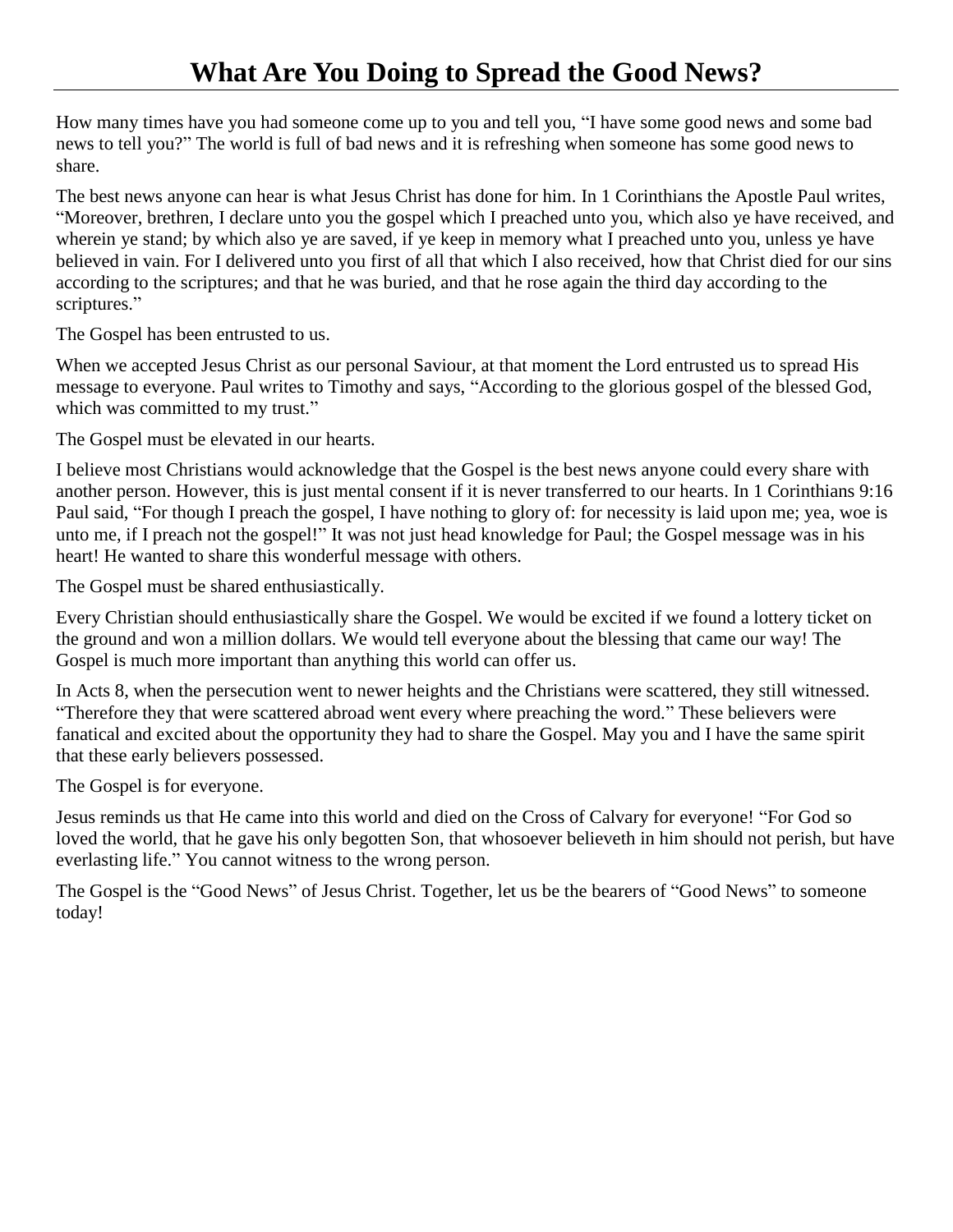### **The Cost of Soul-Winning**

And he said to them all, If any man will come after me, let him deny himself, and take up his cross daily, and follow me. For whosoever will save his life shall lose it: but whosoever will lose his life for my sake, the same shall save it. (Luke 9: 23, 24)

Thou therefore, my son, be strong in the grace that is in Christ Jesus. And the things that thou hast heard of me among many witnesses, the same commit thou to faithful men, who shall be able to teach others also. Thou therefore endure hardness, as a good soldier of Jesus Christ. (2 Tim 2:1-3)

- 1. Self-Sacrifice: It takes time and effort on our part
- 2. Personal Separation: We must be clean vessels for God to use
- 3. Possible Persecution: We should expect to be ridiculed or even turned away (JW's & Mormons put up with it all the time)
- 4. Individual Study: We should follow 2 Tim. 2:15 and be prepared to share our faith
- 5. Prayer & the Holy Spirit: We must never depend on our own strength or abilities; we need Him to help prepare our hearts and the hearts of those to whom we give the Gospel.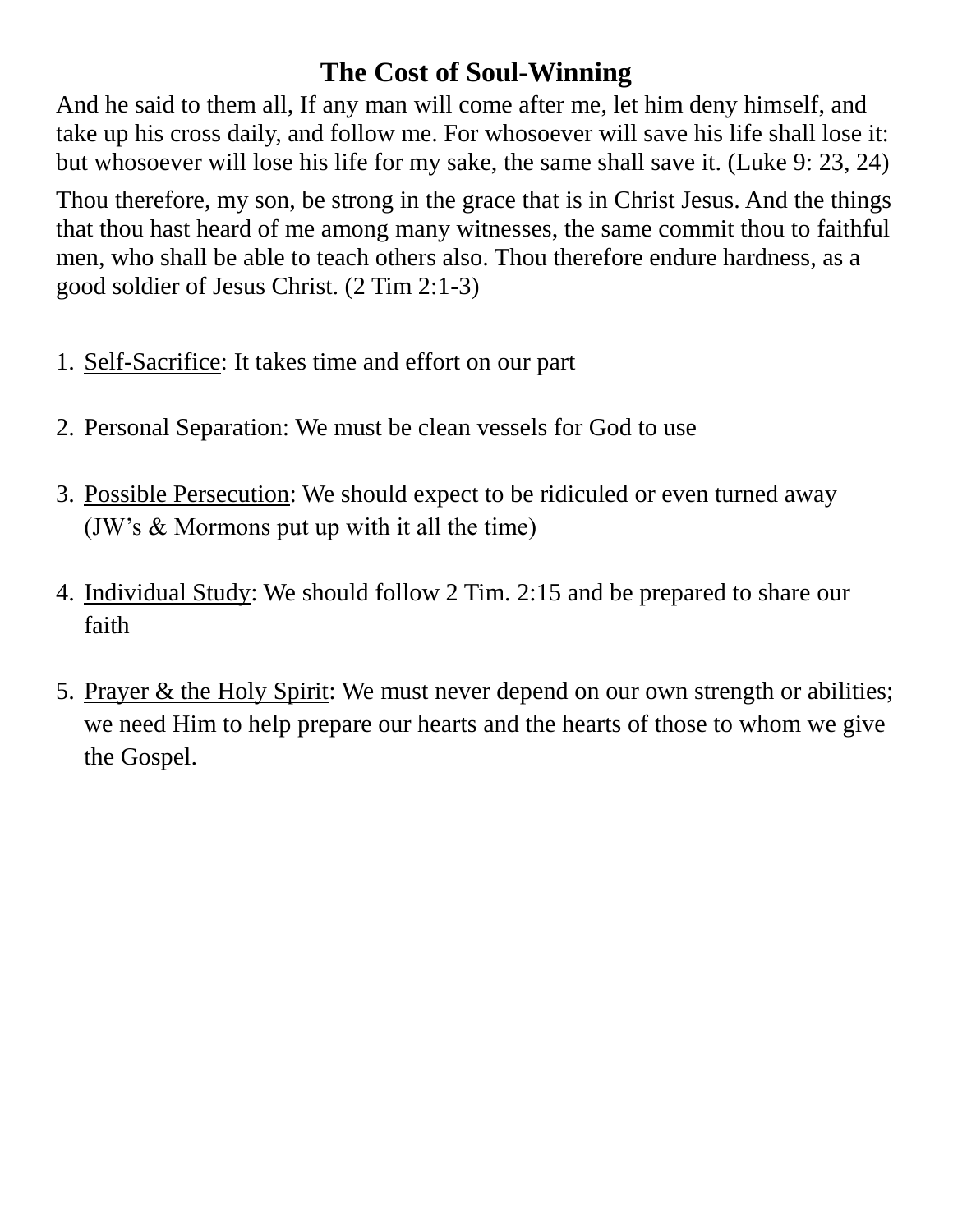# **Witnessing Seems Forgotten**

#### **Text-Acts 1:8**

Our Lord's command "...Ye shall be witnesses unto ..." (Acts 1:8) has been binding upon every believer. The word translated "witnesses" has derived from the Greek word that is basic to the thought of "martyrdom." Surely as we are crucified to the world and the world is crucified to us, we will be the "witnesses" that are needed in reaching the present society with the life-changing Gospel message. America has been blessed of God because of the Gospel of His Son, and those who have preceded us along the way have declared that gospel through the years.

Such a man was Uncle John Vassar, who has been called "The Apostle of Personal Evangelism."' Everywhere Uncle John went, he led sinners to Christ. During the Civil War, to better assist in reaching soldiers with the Gospel, this dear man of God enlisted in the American Tract Society. On one occasion in Pennsylvania, while working among the Union troops, he became disoriented and was captured by General Jeb Stuart's cavalry. When interrogated as a suspected spy, he totally disarmed the troops by his fearless witness of the Savior. Ultimately he was escorted into the presence of the General, and when asked what he was doing, he responded: "I am working as a colporteur of the American Tract Society, to try and save the souls of the dear boys that fall around me daily. General, do you love Jesus?' General Stuart sought to put off the question by saying, "I know that good old Society, and have no fear of its emissaries." "But," said Uncle John, "dear General, do you love Jesus?" The puzzled officer was relieved by the suggestion of those who had arrested Uncle John, for they said, "General, take the man's promise that he will not tell of our whereabouts for twenty-four hours, and let us see him out of our lines, or we will have a prayer meeting from here to Richmond."

How tragic that the exploits of such a man should be so refreshingly challenging to our minds in this day. Ought not this pattern to be the norm of our concern for the lost about us?

On June 4, 1768, the sheriff of Spotsylvania Virginia, arrested John Waller, Lewis Craig, James Childs, James Reed and William Mash, Baptist ministers, for preaching without license. At their trial they were vehemently accused by the prosecuting attorney who said: "May it please your worships, these men are great disturbers of the peace, they cannot meet a man upon the road, but they must ram a text of scripture down his throat."' Surely the prosecuting attorney was exaggerating when he lodged such a complaint, but there is no doubt that our Baptist forebears in every generation have been witnesses, and their efforts have led to soul-winning.

Some men witness faithfully and fruitfully throughout their entire lives and until the very moment of death. Such a man was the Scottish Baptist preacher, Reverend John Harper. On his way to America for a preaching mission in 1912, Reverend Harper was aboard the ill-fated Titanic. When the man of God realized the ship was going down, he cared for the safety of his little daughter, and then he began throwing out the life jackets of eternal life as he urged men to trust Christ as their Savior. During the last moments of his life, a man clinging to a board drifted near Mr. Harper who was also struggling in the water. The preacher called, "Are you saved?" The man answered "No," and John Harper called back, "Believe on the Lord Jesus Christ and thou shalt be saved." Before the man could respond he drifted back into the darkness.

Later, the current brought the two men back in sight of one another. Again Harper called out, "Are you saved?", and once again the man cried back, "No." The Scripture verse was again cited: "Believe on the Lord Jesus Christ and thou shalt be saved."

With that, the drowning pastor lost his grip on the board he had held, and almost immediately he slipped into his watery grave. The man he sought to win put his faith in Christ. Later he was rescued by the S. S. Carpathia's lifeboats. Four years after the Titanic went down, that survivor stood in a meeting in Hampton, Ontario and testified that he was John Harper's "last convert."

Oh that we might be found just as faithful unto death!